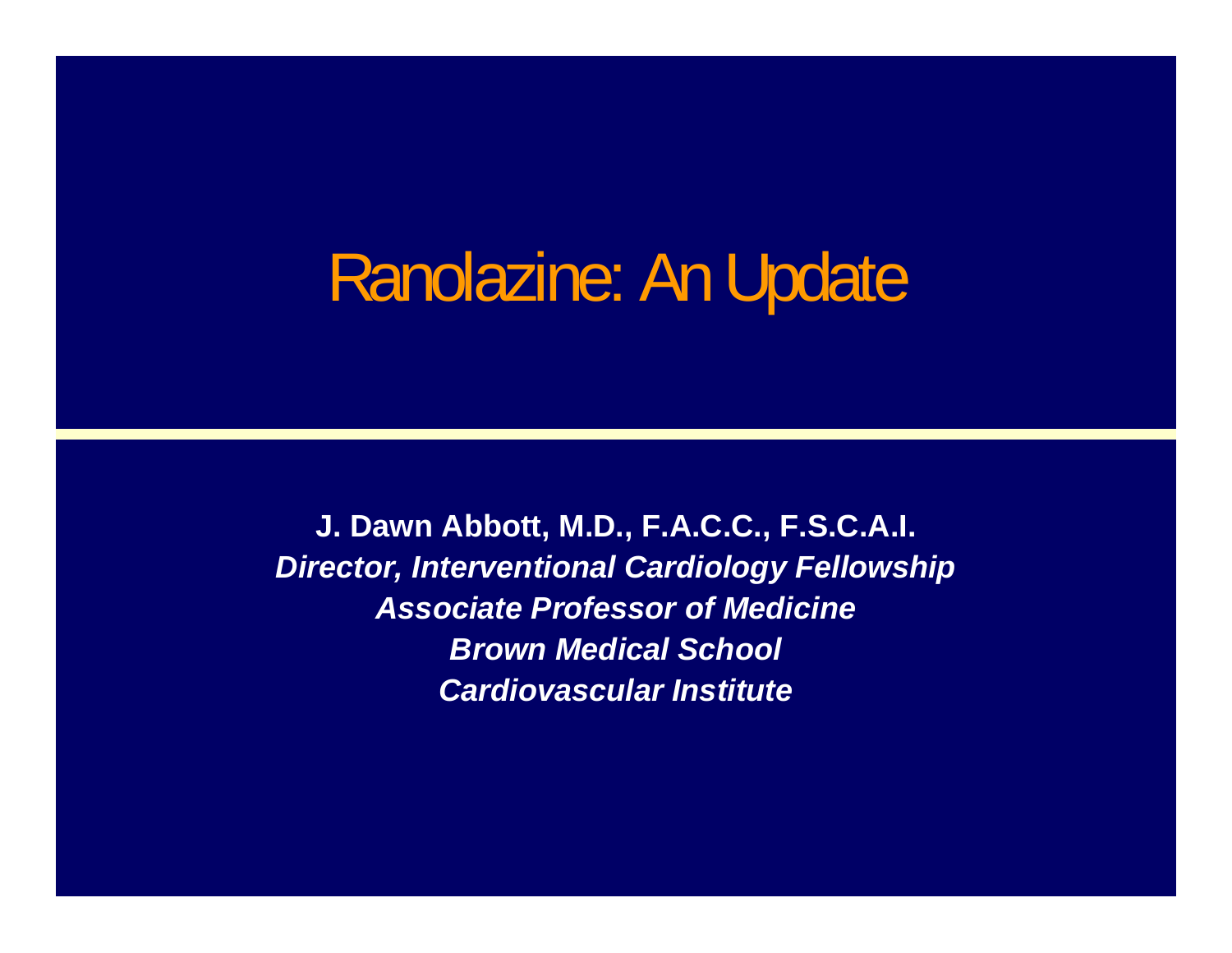## **Outline**

#### • **Ranolazine in stable angina**

- **Rationale**
- **Mechanism**
- **Prescribing information**
- **Clinical trials**
- **RIVER-PCI study**
- $\bullet$ **Additional drug effects**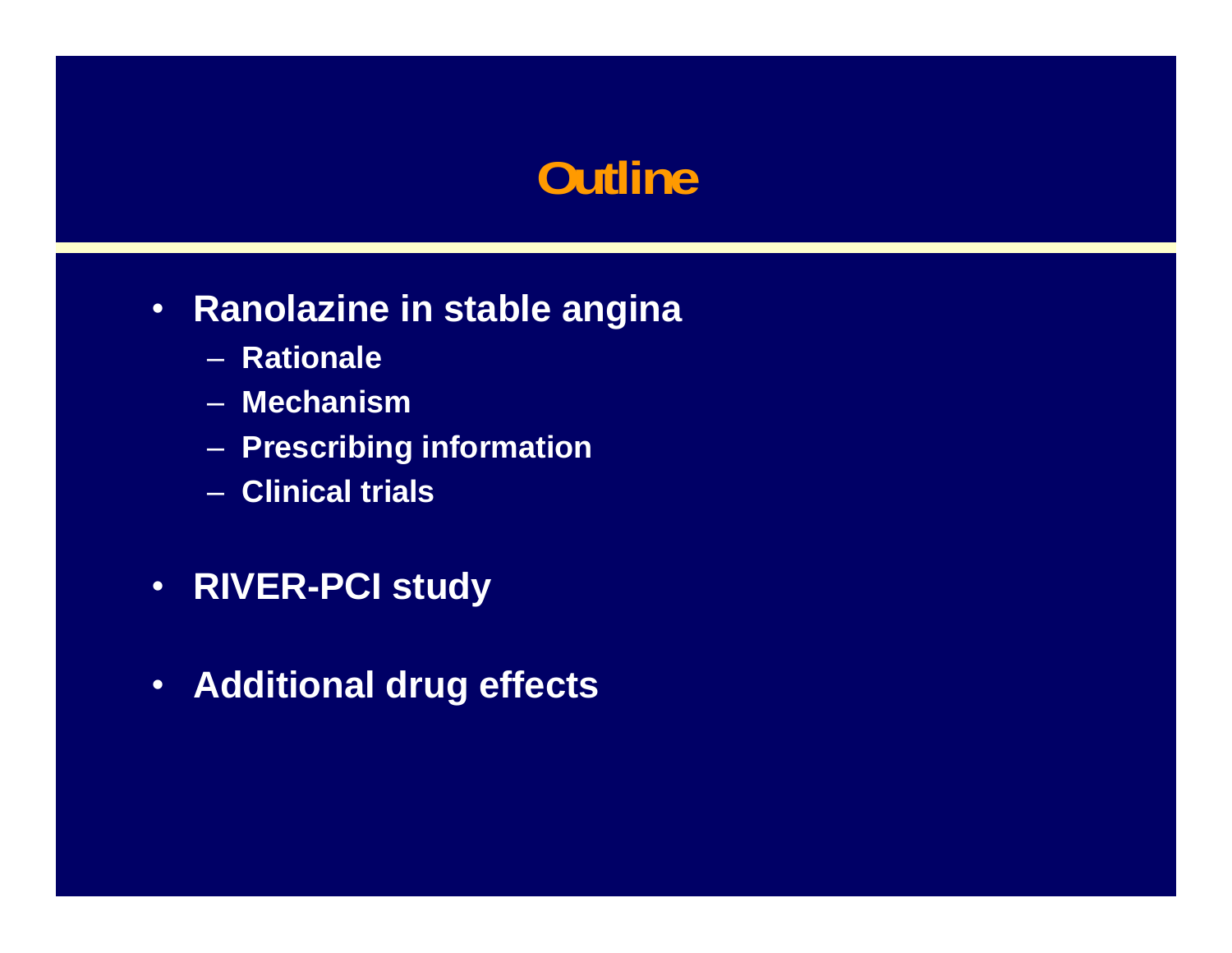# **Stable Angina**

- **Stable angina estimated prevalence**
	- **9 million people in the US or 3.9% of the population.**
- **Management**
	- **Symptoms relief**
	- **Reducing cardiovascular morbidity and mortality**
- **Guidelines emphasize a stepwise approach to symptomatic treatment** 
	- **Patients without high risk non-invasive or anatomic findings**
	- **Implementation of maximal anti-ischemic medical therapy before embarking on a revascularization strategy**
		- **Two classes of therapies to reduce angina symptoms**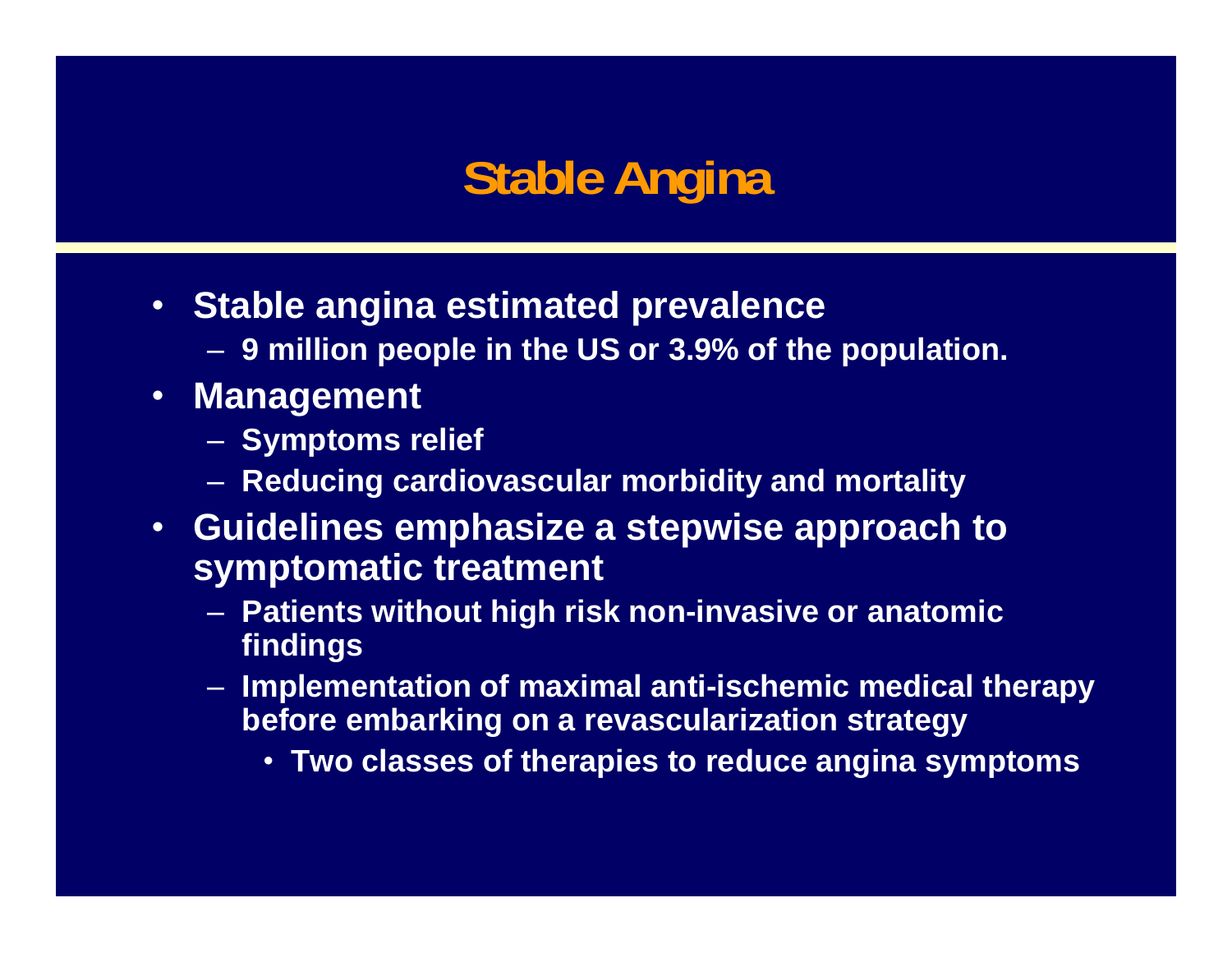## **Ranolazine Mechanism of Action**

- **Ranolazine is indicated for the treatment of chronic angina in combination with beta-blockers, nitrates, CCB**
- **Anti-ischemic and antianginal effects not dependent on reductions in heart rate or blood pressure**
- $\bullet$  **Ranolazine at therapeutic levels can inhibit the cardiac late**  sodium current (I<sub>Na</sub>) and the delayed rectifier K current (I<sub>Kr</sub>)
- **Two distinct hypotheses regarding the MOA of ranolazine have**  been proposed: inhibition of (I<sub>Na</sub>) Inhibition and of partial fatty **acid oxidation (pFOX)**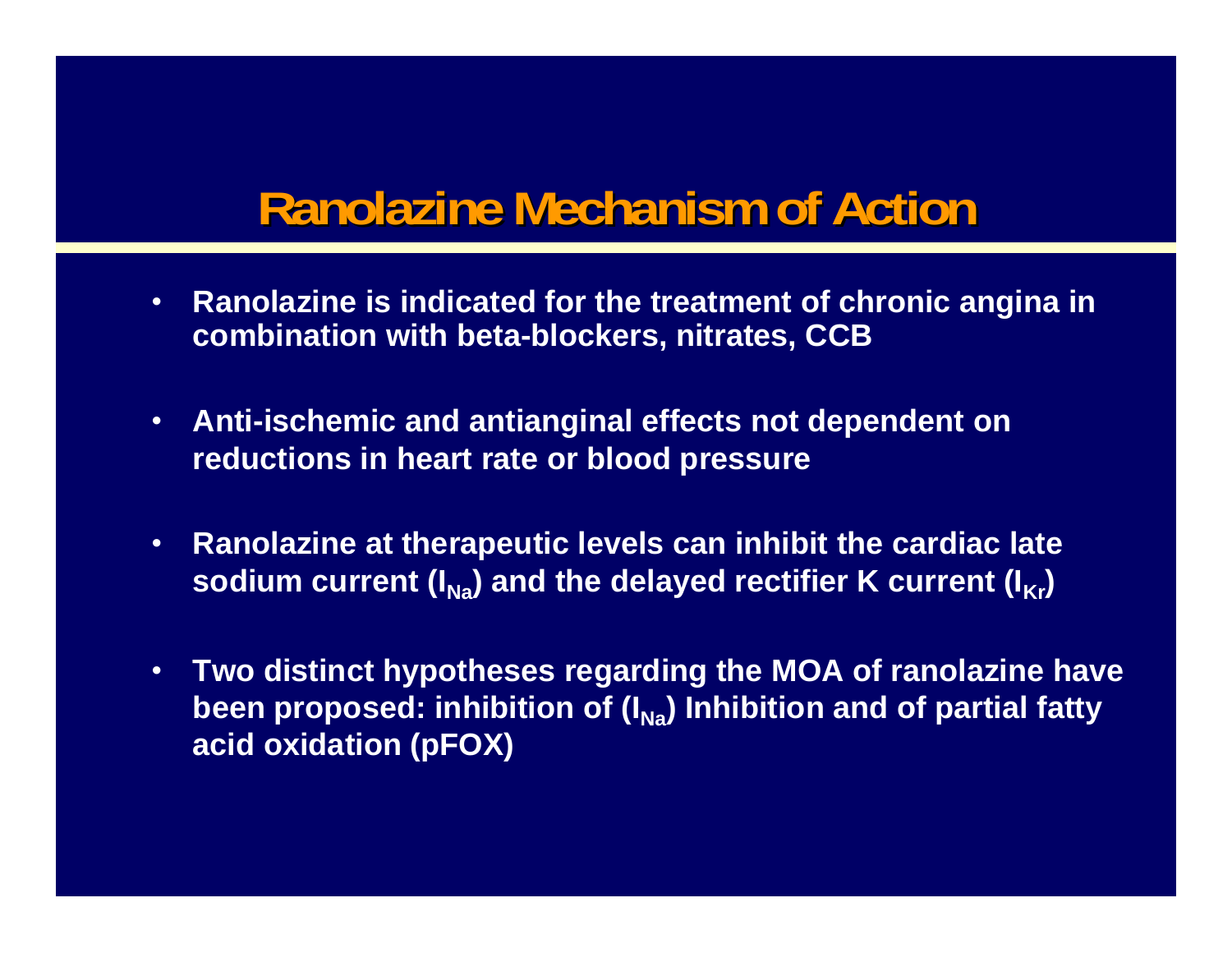#### **Scheme for the pathophysiology of myocardial ischemia and the role of late INa inhibition with ranolazine**



*Maier, LS J Cardiovasc Pharmacol 2009*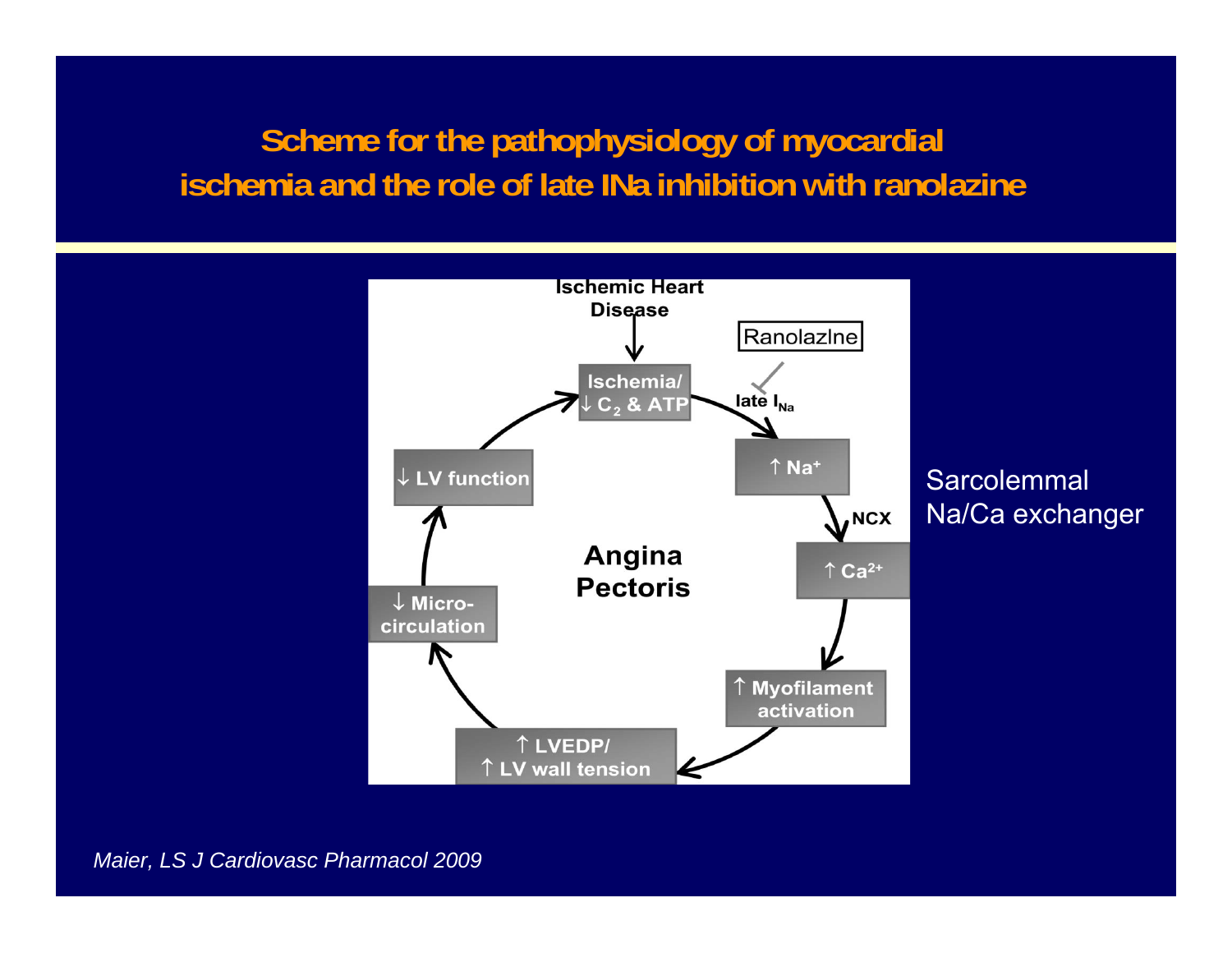### **Effects of Calcium Overload in Ischemia**

- **Increased intracellular calcium may result in sustained myocardial contraction, which leads to** 
	- **Increased oxygen demand**
	- **Decreased microvascular blood flow**
	- **Reduced oxygen supply**
- **Scientific literature suggests that this leads to worsening of ischemia, exacerbating the cycle of ischemia**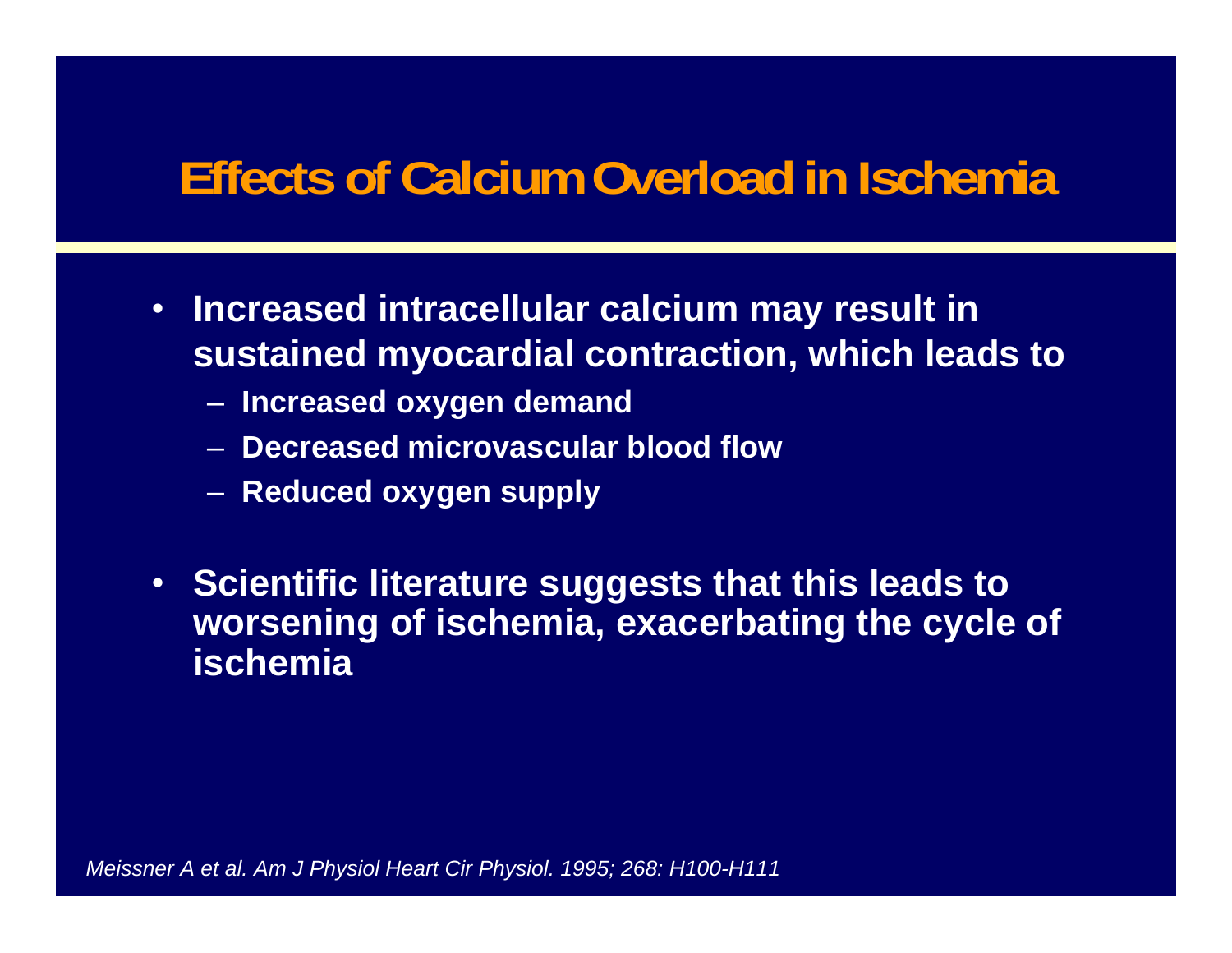#### **Ranolazine**

- • **Dosing**
	- **500 mg twice a day, titrate to 1000 mg twice a day**
- **Steady State**
	- **Within 3 days of twice-daily dosing**
- • **Metabolism**
	- **Metabolized in the liver and intestine**
	- **Primary metabolism by CYP3A, and < 20% by CYP2D6**
- • **Precautions**
	- **QT prolonging drugs, personal/FH**
	- **Moderate CYP3A Inhibitors (dose limit)**
	- **diltiazem, verapamil, erythromycin, fluconazole, and grapefruit juice**
- **Contraindications**
	- **Strong CYP3A Inhibitors/inducers**
	- **ketoconazole, clarithromycin, antiretrovirals/ rifampin, anticonvulsants, St. John's wort**
	- **Liver cirrhosis/Dialysis**
- **Side Effects**
	- **dizziness, nausea, asthenia, and constipation**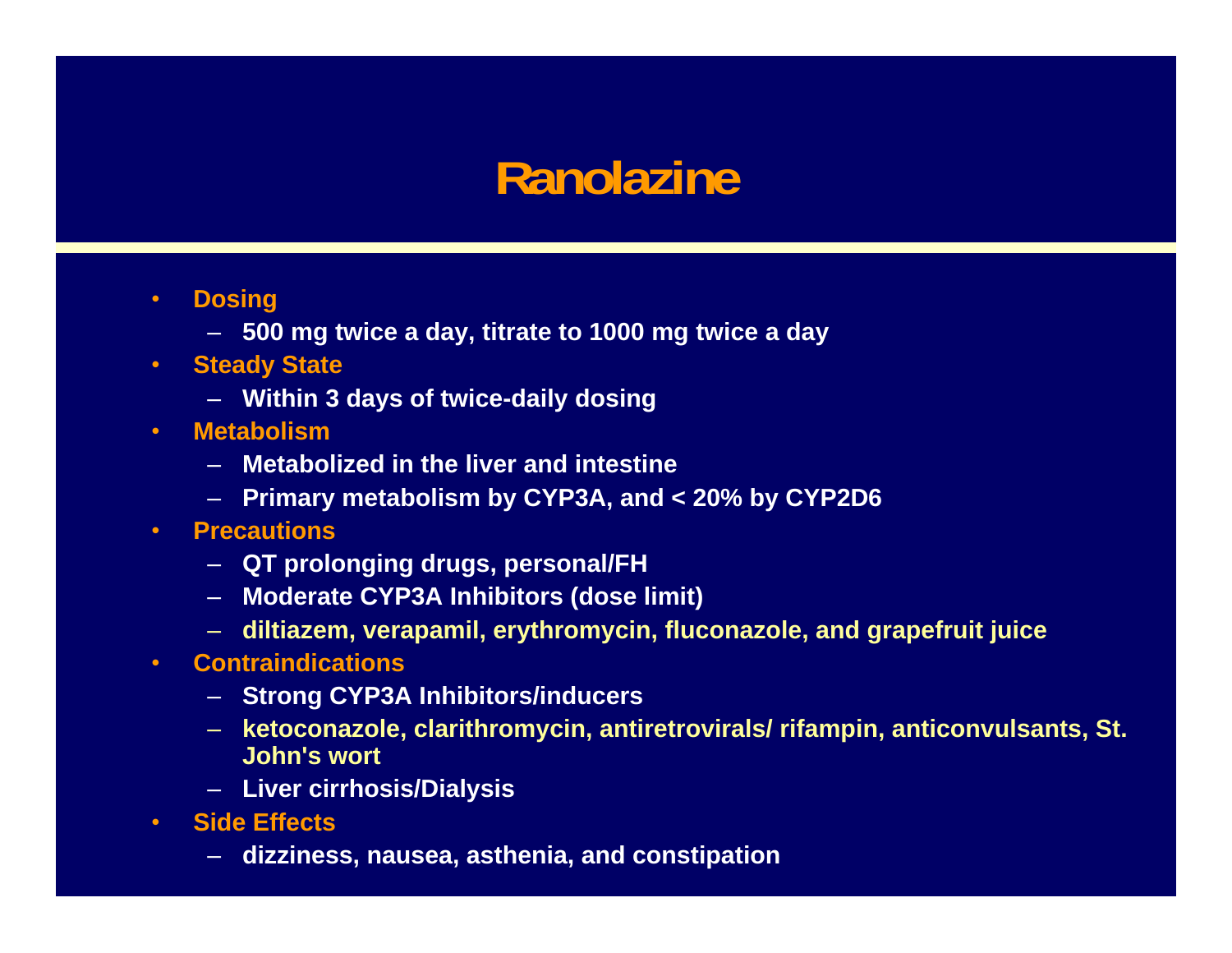### **Randomized Clinical Trials in Stable Angina**

- • **MARISA (Monotherapy Assessment of Ranolazine in SA)**
	- **Improved exercise duration, time to angina, time to ST depression**
- $\bullet$  **CARISA (Combination ARISA): Efficacy was demonstrated when used in combination with one of three standard therapies for angina**
	- **Above plus reduction in angina frequency**
- • **ERICA (Efficacy of Ranolazine in Chronic Angina) Demonstrated efficacy in patients with refractory angina symptoms while on maximum dose of amlodipine**
	- **Reduction in angina frequency and NTG use**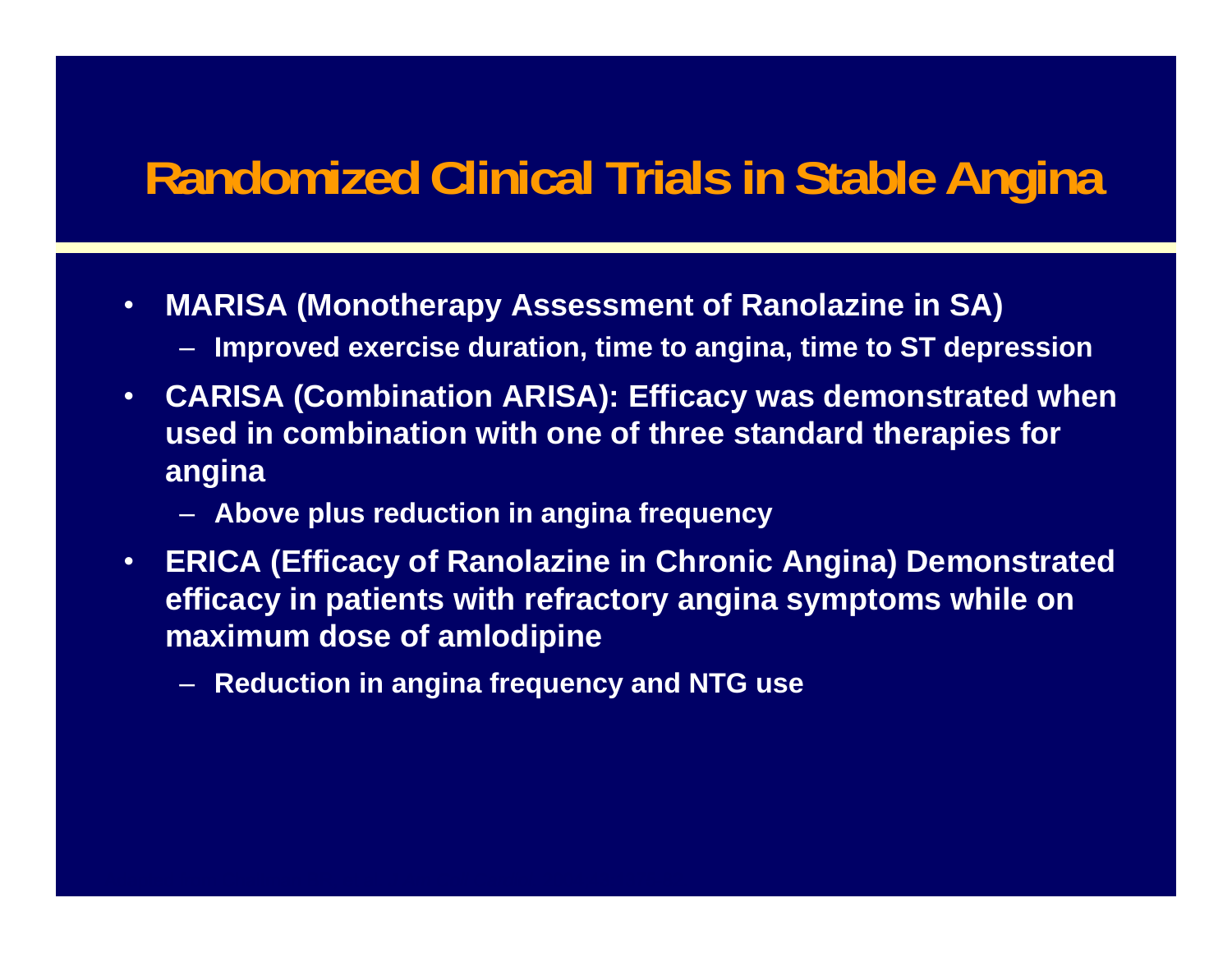#### **MARISA**



The red box denotes the primary study endpoint N = 175, All/Near Completers population; LS means ± SE. \*\**P* < .01 vs placebo; \*\*\**P* < 0.001 vs. placebo Chaitman BR. *Circulation*. 2006;113:2462-2472.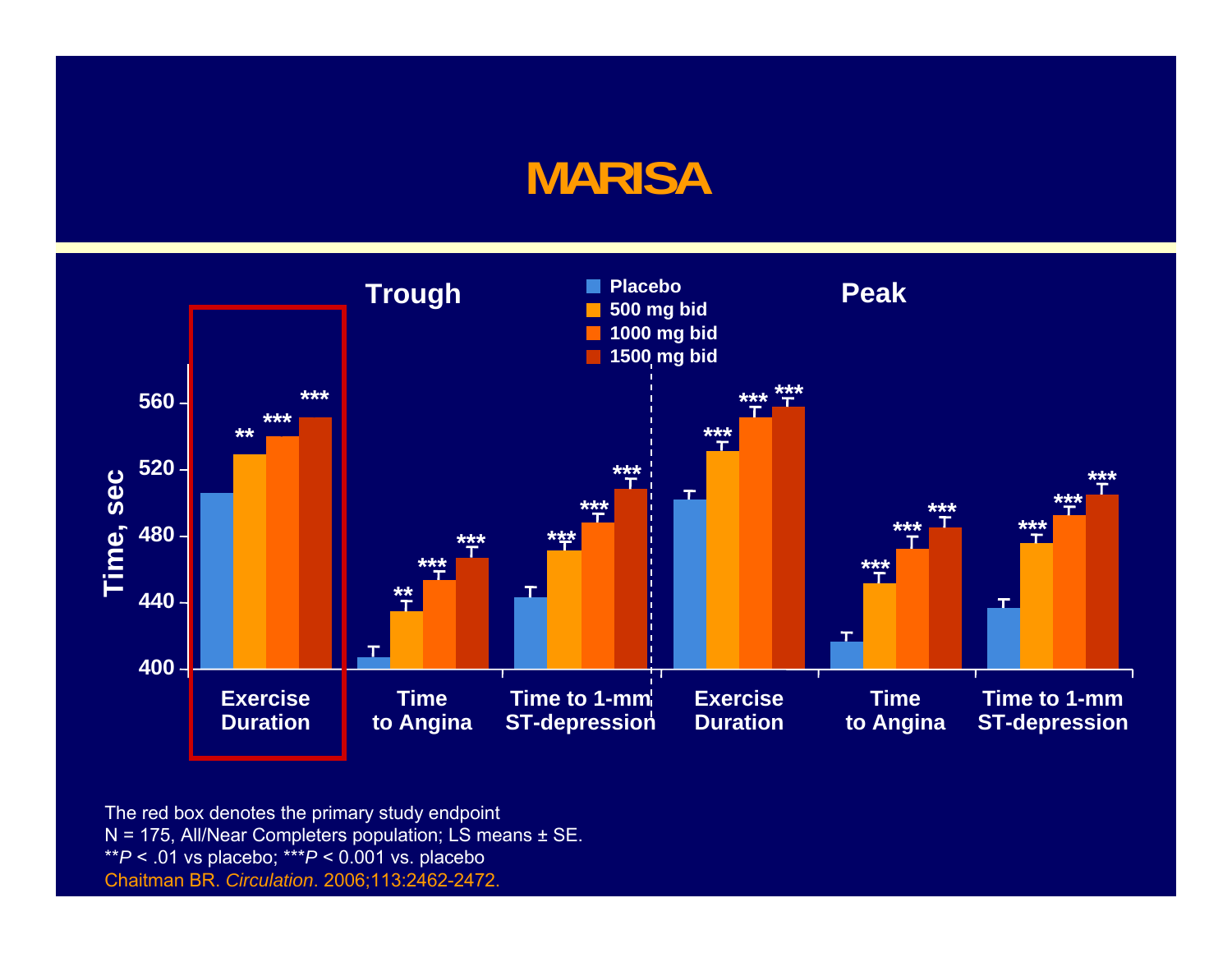## **CARISA Efficacy**



The red box denotes the primary study endpoint N = 791, ITT/LOCF; LS mean ± SE. \**P* < .05; \*\**P* <sup>≤</sup> .01; \*\*\**P* <sup>≤</sup> .001 vs placebo Chaitman BR, et al. *JAMA*. 2004;291:309-316.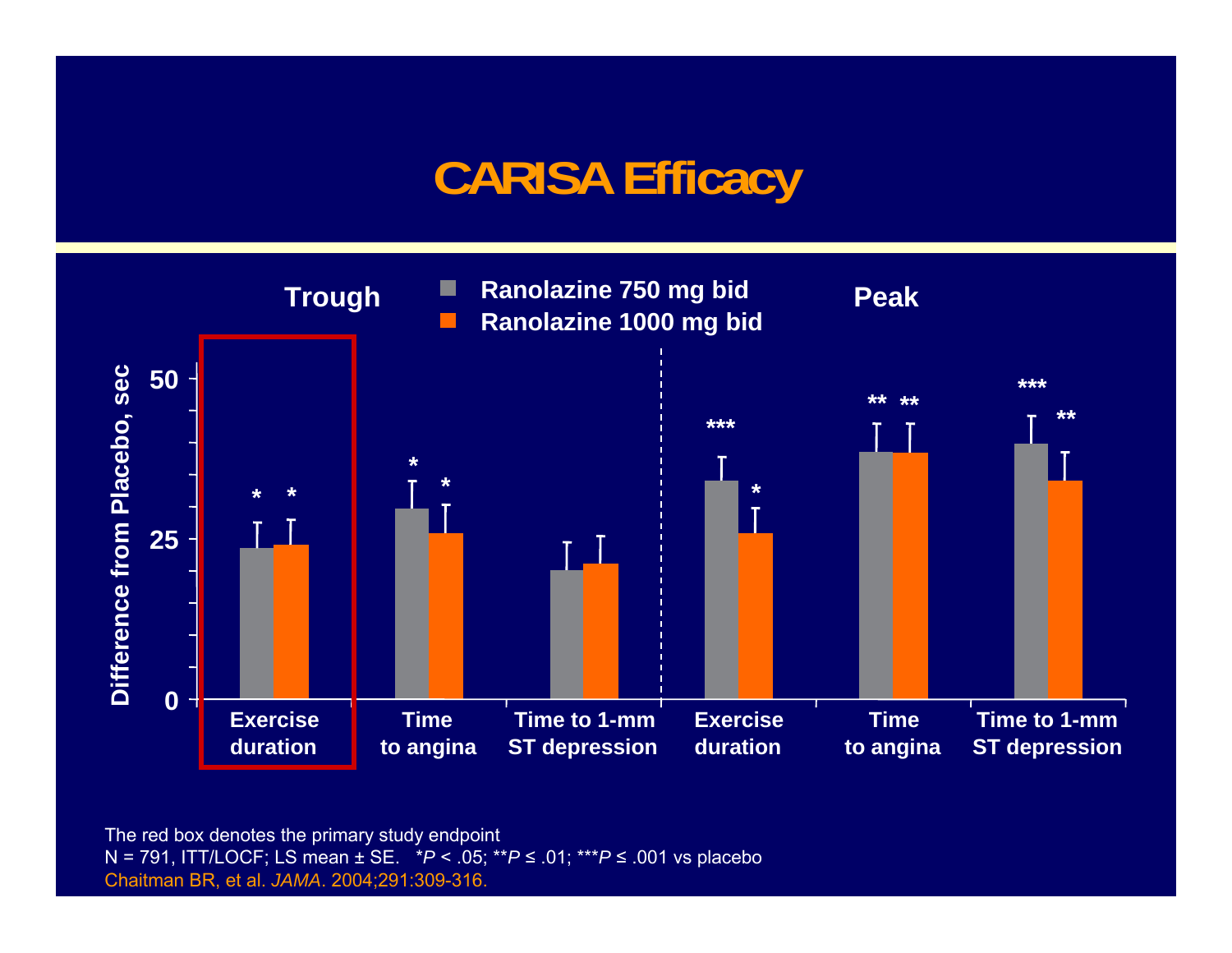# **CARISA: Ranolazine Reduces Weekly Angina Frequency and Nitroglycerin Use Versus Placebo**

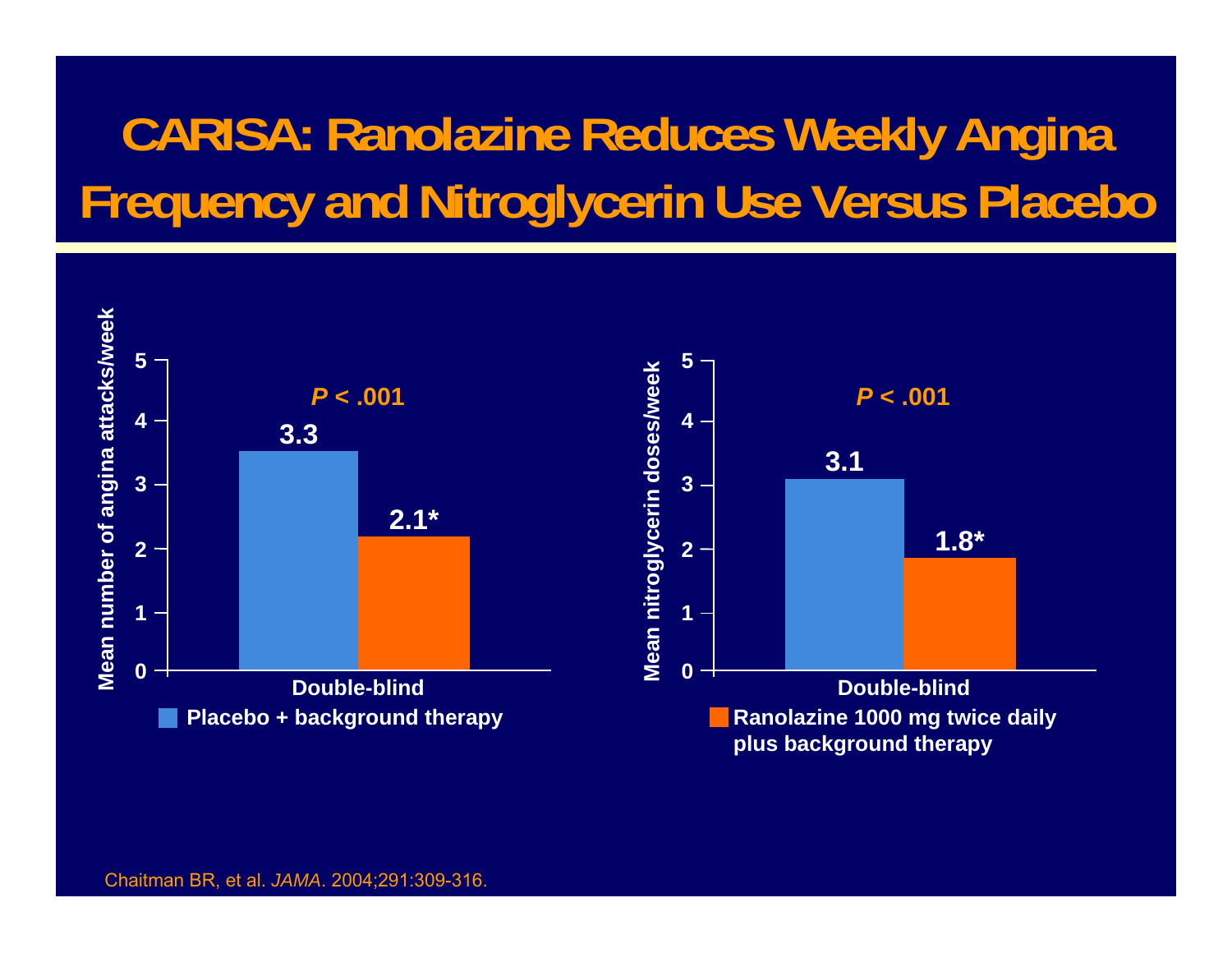### **ERICA: Efficacy**



**Average weekly nitroglycerin use over 6-week study period**



\* Mean reduction in weekly angina attacks was 0.3 for females and 1.3 for males Modified from Stone P, et al. *J Am Coll Cardiol*. 2006;48(3):566-75.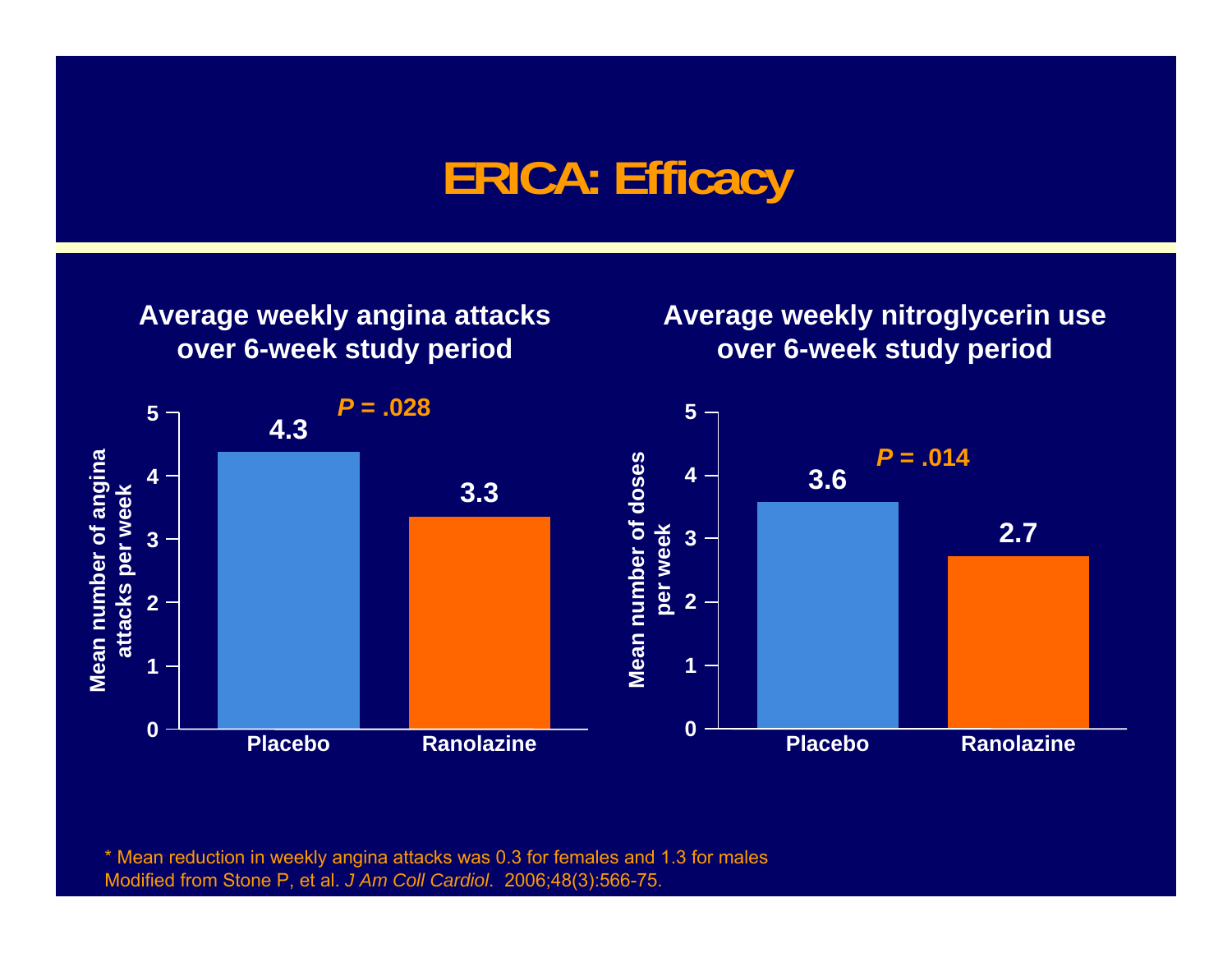# **RIVER-PCI: Ranolazine for Incomplete VEssel Revascularization Post - PCI Study**

| <b>Objective</b> | To evaluate the effects of RAN in patients with incomplete<br><b>revascularization post-PCI</b>                                                                       |
|------------------|-----------------------------------------------------------------------------------------------------------------------------------------------------------------------|
| <b>Design</b>    | Placebo-controlled double blind event driven study                                                                                                                    |
| <b>Patients</b>  | Patients (N~2,600) with a history of angina, clinically<br>indicated PCI and incomplete revascularization defined as<br>at least 50% residual stenosis in 2 mm vessel |
| <b>Treatment</b> | Patients randomized to RAN 1,000 mg BID or placebo<br>within 14 days of PCI                                                                                           |
| <b>Endpoints</b> |                                                                                                                                                                       |
| <b>Primary</b>   | Time to first occurrence of ischemia-driven<br>revascularization or ischemia-driven hospitalization<br>without revascularization                                      |
| <b>Secondary</b> | Sudden cardiac death; CV death, MI                                                                                                                                    |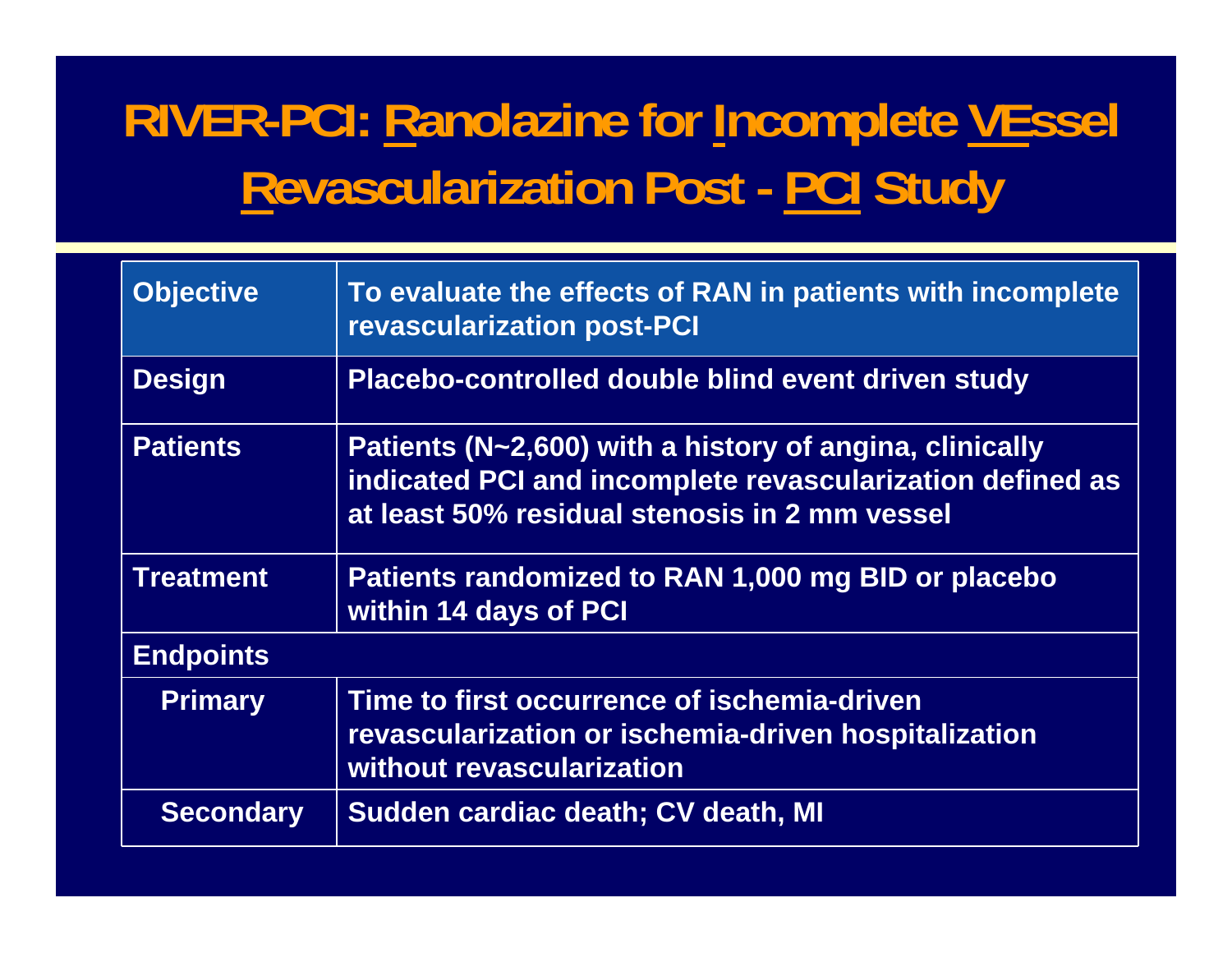#### **Ranolazine- Additional Effects**

- $\bullet$  **Glycemic control**
	- **Modest effects on glycemic control**
		- **CARISA HA1c decreased 0.5-0.7**
		- **MERLIN HA1c decreased 0.7**
	- **Animal model increases glucose stimulated insulin secretion**
- **Diastolic heart failure**
	- **Attenuates diastolic dysfunction in models of ischemia reperfusion**
- **Antiarrythmic**
	- **Suppresion of early after depolarizations**
	- **MERLIN study significantly lower rate of arrythmia on holter**